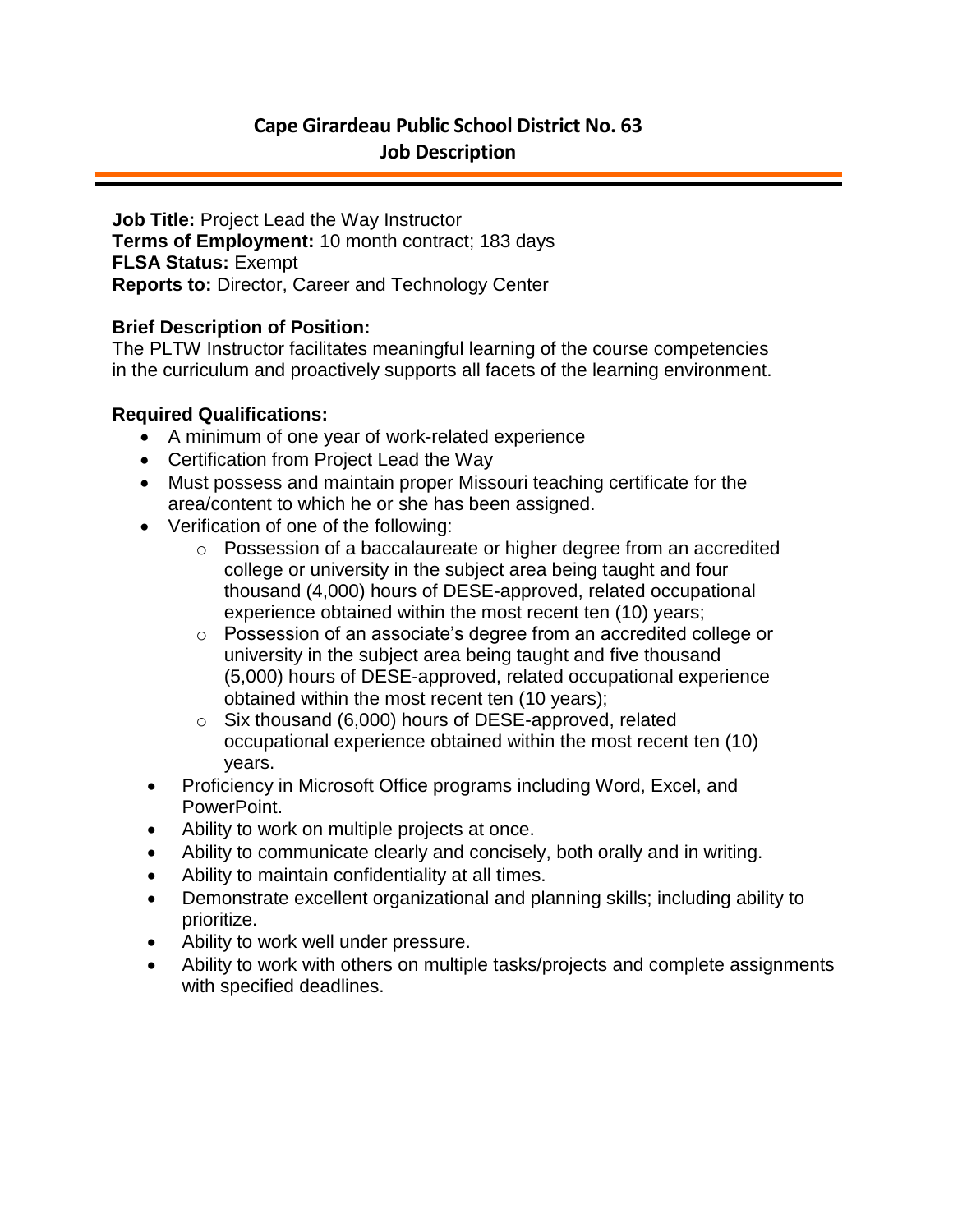## **Essential Duties and Responsibilities:**

- Uses instructional techniques appropriate to the lesson.
- Develops and enhances positive student self-concept and attitude towards learning.
- Evaluates and provides feedback on student progress during instruction.
- Organizes classroom materials and manages students.
- Manages student behavior.
- Participates in ongoing professional growth.
- Communicates effectively and professionally with colleagues, parents and students.
- Maintain Project Lead the Way Certifications
- Participate in professional organizations appropriate to career and technical education, such as (Missouri Trade & Technical Association, Missouri Association for Career & Technical Education and Association for Career & Technical Education) as well as the field in which you teach.
- Attend professional development activities, such as educational conferences, field specific up-dates and college course work required to maintain his/her Teaching Certificate and remain eligible for employment.
- Actively participate on building level teams and in school-related activities.
- Must be able to demonstrate the ability to collaborate with colleagues, analyze student data, and make necessary instructional interventions for student growth that is based on data and best practices in education.
- Use technology appropriate for instruction and program use.
- Performs other duties as assigned by supervisor.

## **Hazards:**

For some buildings, stairs, chalk dust and exposure to communicable diseases may be a potential hazard. In science labs, there could be exposure to chemicals and fumes. Equipment that supports classroom instruction could be potentially hazardous under certain conditions. Travel between schools will cause exposure to hazardous driving and walking conditions. Must use hazardous machinery, CNC equipment, robots and power tools, laser and hazardous materials.

## **Physical Demands/Environmental Factors:**

- Ability to work in a climate controlled building, as well as in inclement weather.
- Subjected to odors, mists, dust, plant parts and poor ventilation.
- Ability to stand, walk, and move around for long periods of time.
- Ability to see and read, with or without vision aids, a computer screen and printed matter, and to distinguish colors.
- Sufficient hearing to understand speech at normal room levels, and to hear and understand speech on the telephone.
- Manual dexterity to operate a telephone and enter data into a computer using both hands.
- Ability to communicate, effectively and efficiently with sufficient volume to be heard in normal conversation, on the telephone, and addressing groups.
- Ability to exert up to 30 pounds of force to lift, carry, push, pull, or otherwise move objects.